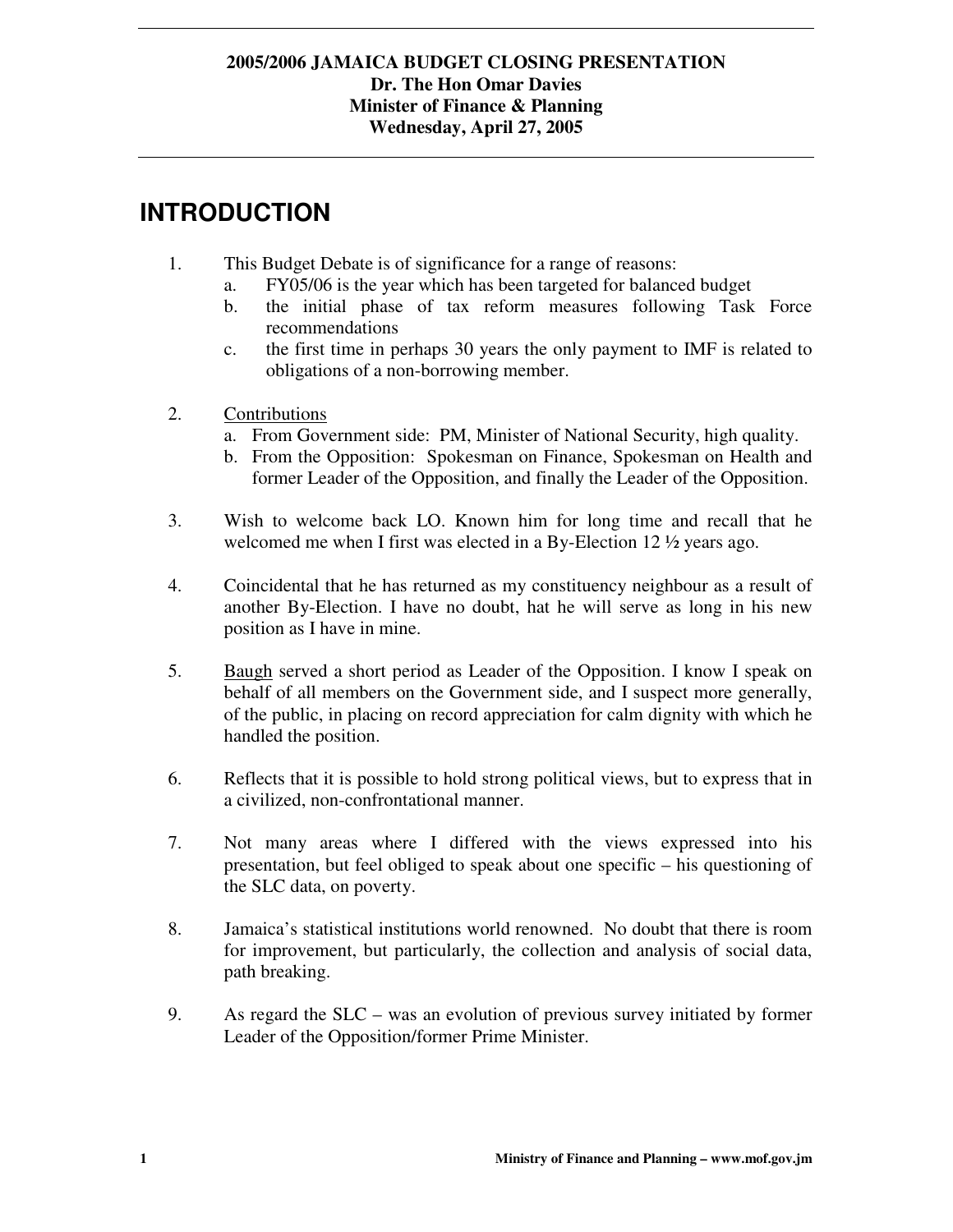- 10. This Administration built on previous initiative with a team led by local researchers as well as technical expertise from World Bank, to develop the poverty measure.
- 11. Not perfect but reliable and provides clear indicators as to needed areas of intervention. One must always be careful about public questioning of the validity of results. Cannot endorse results which support our intuitive views, and simultaneously question those which do not.
- 12. More important, may be seen as questioning either technical competence and/or objectivity of one's profession. I know this was not the intention of Mr. Baugh.
- 13. Structure of Presentation First, will respond to issues raised by Leader of the Opposition; then to Opposition Spokesman on Finance, then wrap up.

## **SECTION B:**

## **Golding**

- 1. Once again, welcome back. "I am back".
- 2. Rather like the analogy of the Shareholders Meeting. Will return to it. I wondered at characterization of me as the COO, but I can live with it.
- 3. Poked fun at my optimistic outlook in terms of the medium-term economic fortunes of the country. These are not simply my views, obviously he has not been traveling the countryside nor reading.
- 4. Could present to him the most recent findings in terms of investor and business confidence produced by the Chamber of Commerce.
- 5. Let us start with summary consumer confidence. The survey notes "the level of confidence was comparable across all regions ……. And residents of all regions recorded comparable gain in confidence from a year ago".
- 6. Now to business confidence. This is the highest it has ever been. To quote from the publication "firms cited recent decline in inflation and interest rate, the stabilization of the Jamaican dollar and record tourism. More importantly firms expected the economic recovery to gain strength in 2005. The optimism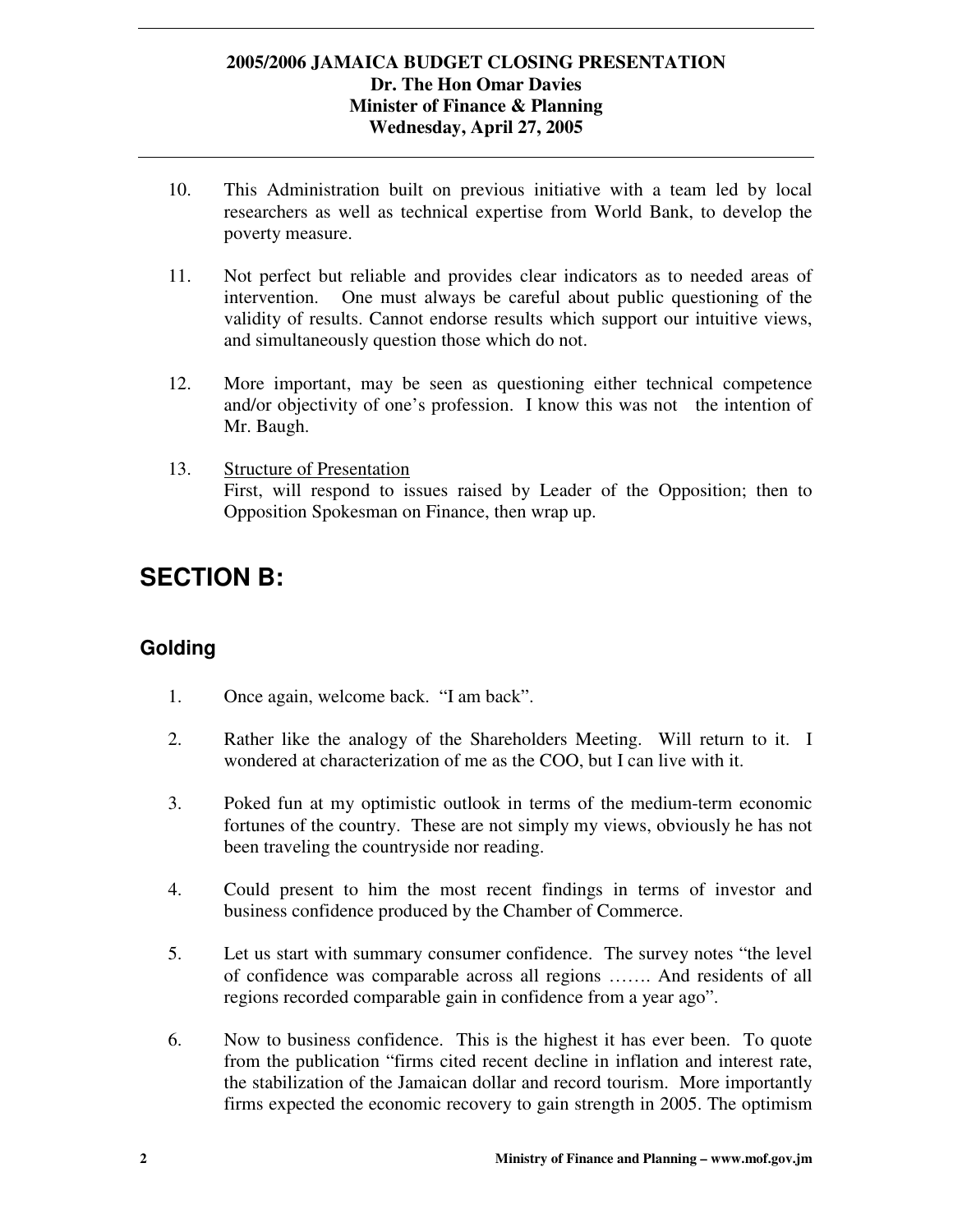was widespread across all industries and among the largest as well as the smallest firms".

- 7. Businesses surveyed felt that the investment climate was the best in four years.
- 8. So I wonder whether none of these surveys have been brought to the attention of the LO.
- 9. But we do not have to rely simply surveys, look on the statistics in terms of cement production. That was a record. We do not need surveys to indicate the construction activity taking place in tourism. We do not have to do a survey to see Highway 2000.
- 10. We do not have to do a survey to know that the Half Way Tree Transportation Centre has come out of the pipeline.
- 11. But it is not all just about infrastructure and business confidence, we do not have to do a survey to know that 45,000 NIS pensioners are now the beneficiaries of health insurance as good as that which we Parliamentarians receive. There are another 30,000 who are eligible and the Ministry of Social Security will be going on a drive to have them enrolled.
- 12. LO quoted me in a speech made on March 25, 2004 in Montego Bay as saying "I am more confident now that I have ever been in the more than 10 years that I have been Finance Minister".
- 13. Let me update him. When I see what has happened in the tourism sector, the infrastructure, today on the  $27<sup>th</sup>$  of April, 2005 I am more confident than I was 13 months ago.
- 14. Let us return to the Shareholders Meeting to which LO made reference. A friend of mine happened to have overheard the conversation between two shareholders who were watching the  $LO$ 's presentation – a young lady just turn 18, named Marcia and her Grandfather.
- 15. Marcia on hearing the LO's presentation said excitedly, "Grandpa, I just heard the most fascinating presentation by a possible applicant for the post of CEO. It was so refreshing. He was new and different?
- 16. Grandpa said, "not really Marcia". He has been around for some time, in fact, a long time.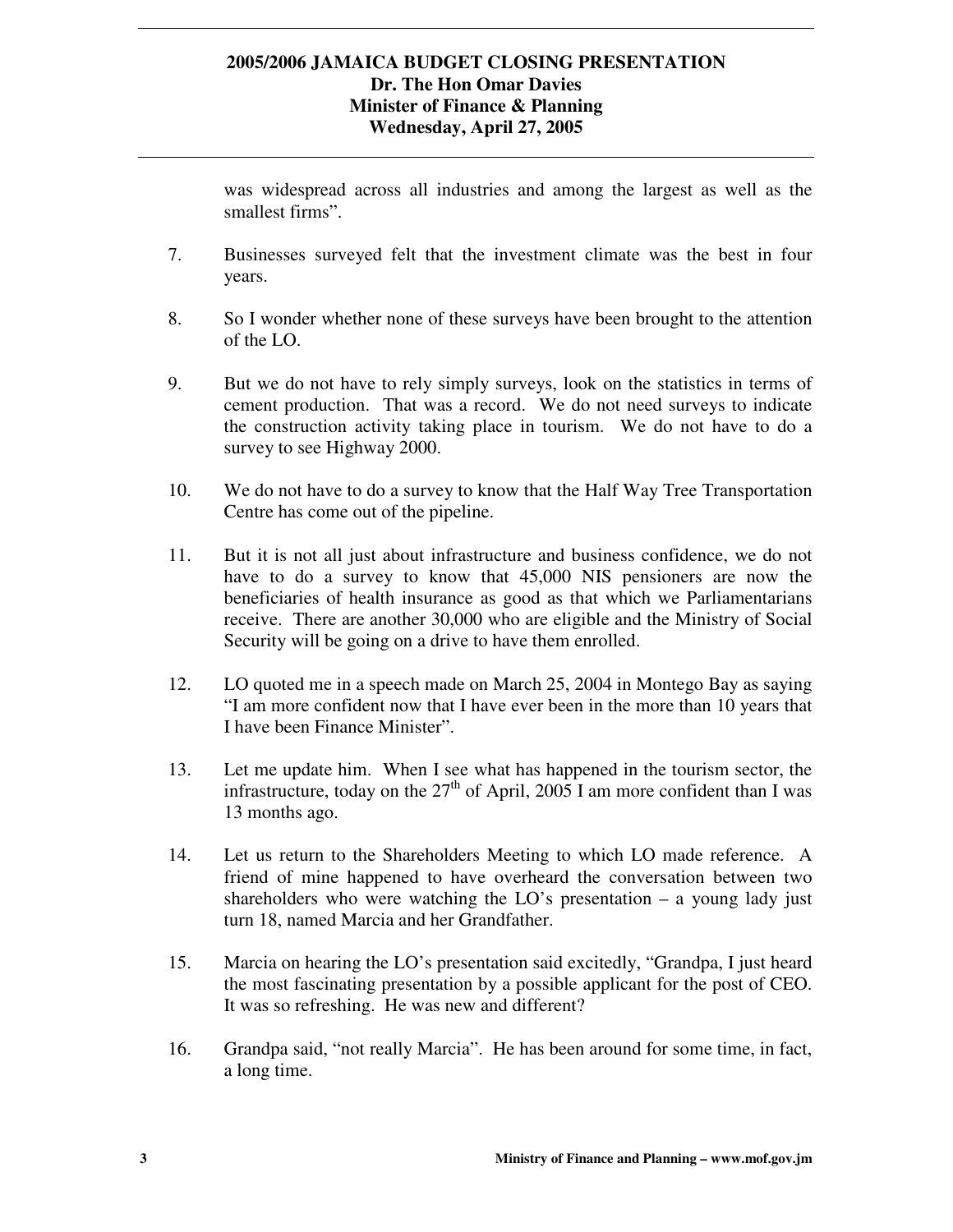- 17. Marcia: "But he said if given a chance, coming fresh to the job, he would make a big difference as he would like to be the new CEO".
- 18. Grandpa: "Well although he was not the CEO, but for over eight years he was part of senior management so he has been there before".
- 19. Marcia: "But he spoke about how indebted we are and that would not happen if he were CEO.
- 20. Grandpa: "Well, he should know about these things. We are now indebted now but, in 1983 the debt to GDP ratio was 195%. In 1984 it was 212%. In 1985, 202%. In 1986, 170%. In 1987, 165%. In 1988, 147%"
- 21. Marcia: "Oh you mean things were worse when he was part of senior management"?
- 22. Grandpa: "I can only tell you the facts, draw your own conclusion".
- 23. Marcia: "The LO spoke about the deficit. He said "To economists, deficits mean fiscal imbalance. To shareholders, it means the company is losing money". I am worried about the deficit as the Minister has said that eliminating it is a priority. Was there a deficit when he was part of senior management?
- 24. Grandpa: "Again, I do not know these technical matters but I hear that between 1981/82 and 83/84 deficits were 15.9%, 14.1% and 15.8%, respectively.
- 25. Marcia: I am very surprised and confused, if all you say is true, how could he have spoken with such confidence?
- 26. Grandpa: "It is nothing new. He is back to normal"

## **Capping the Debt**

- 27. There is no substantive difference between the Administration and the Opposition in terms of a desire to cap the national debt. Specifically, we agree that some upper limit on the debt to GDP ratio should be established.
- 28. I welcome LO's clarification. We have come a long way. However, the Administration does not support any inclusion of such a cap in the constitution. Our position derives from two premises. The first is legal. In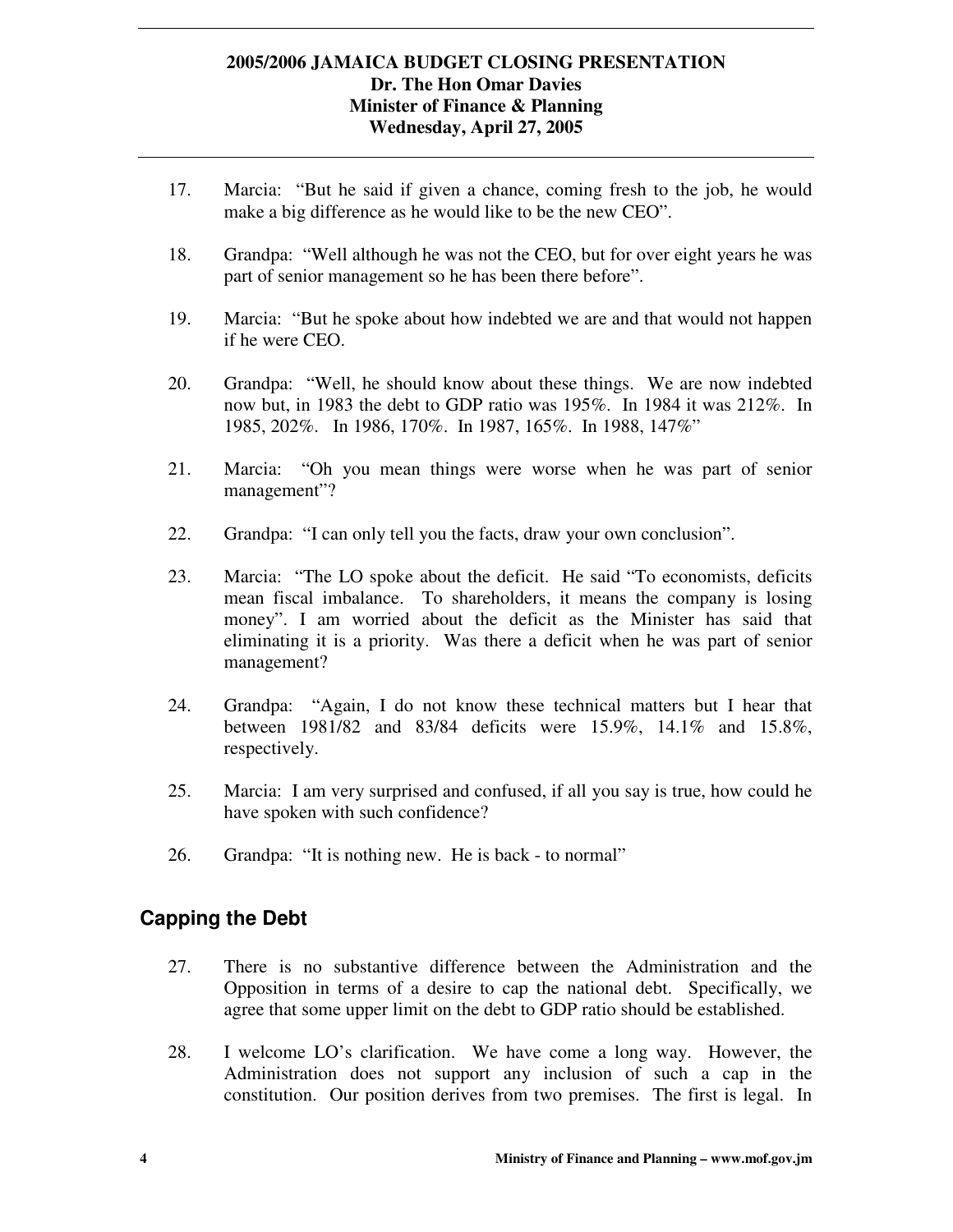pursuing various objectives, we run the risk of unnecessarily "cluttering" the constitution.

- 29. This is a temptation we must avoid.
- 30. But there is also a practical reason for our position and it is the same reason which informed our position on the inclusion in the constitution of the "three famous bills" of the former Leader of the Opposition. The plain fact is that the experience worldwide is that placing these things in the constitution is no deterrent to changing them when circumstances demand.
- 31. Argentina is a good example, but even the most powerful member states of the European Union, Germany and France demonstrated that when "push came to shove", they had no difficulty in violating the law to which they had sworn adherence.
- 32. Our view is that the greatest deterrent to fiscal irresponsibility in the modern world is the punishment meted out by creditors – "the market" if you will. No Government of the future will be able to run huge deficits which became common place in the past.
- 33. The public scrutiny which now attends these matters represents the major check against loose fiscal management by government.
- 34. Let us therefore, debate about the medium term macro-economic targets, including the level of debt. Once those are put to the public that represents the strongest deterrent to irresponsible behaviour.

# **SECTION C:**

### **Shaw**

- 1. Opposition Spokesman on Finance made an extremely long presentation covering several topics. Must confess that in seeking to frame my response, found the task difficult in that the plethora of issues raised without there being a clear common thread.
- 2. Nonetheless, will seek to respond under the following headings:
	- (a) The Economic Model being pursued
	- (b) Transparency/Accountability
	- (c) The Expenditure Budget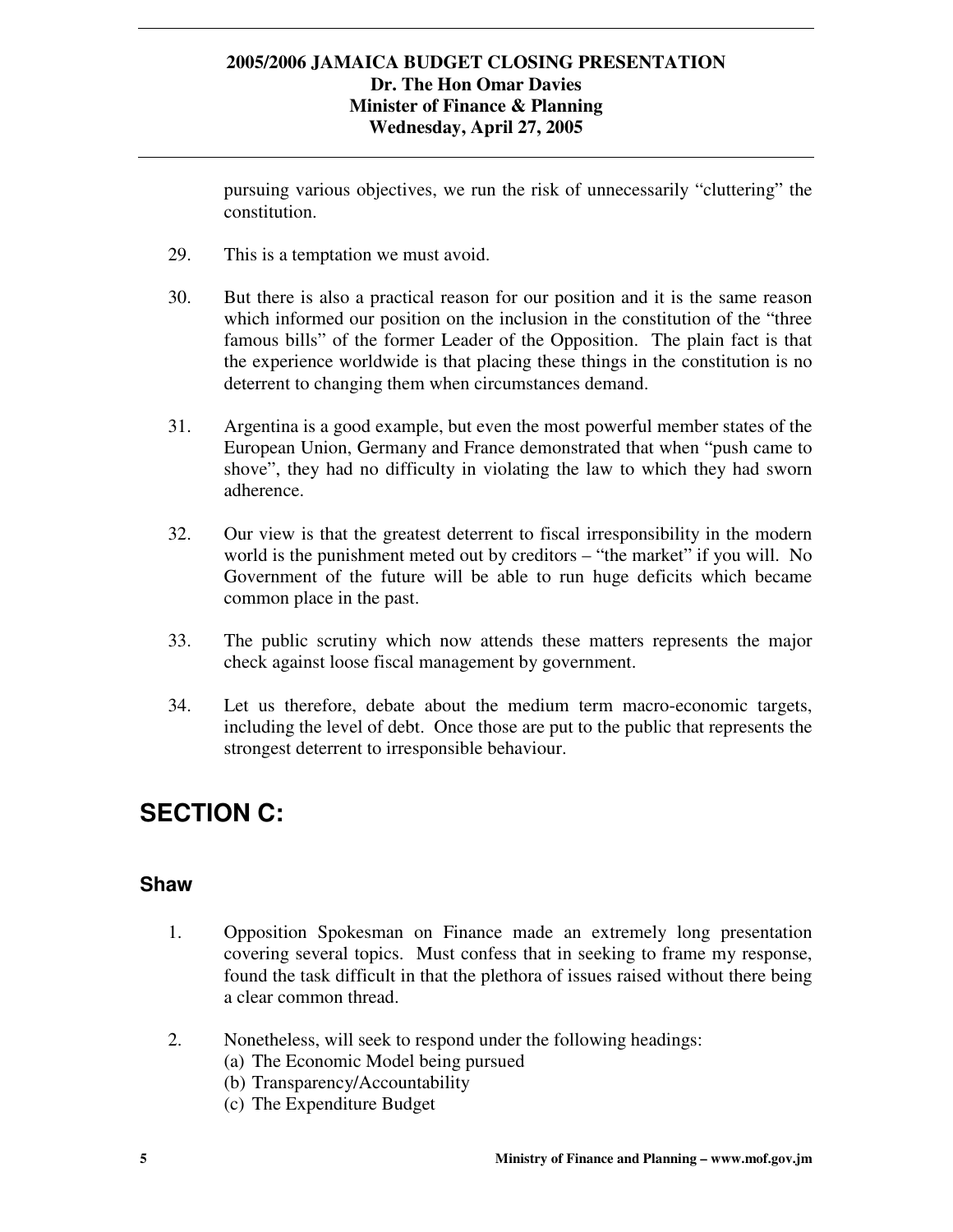(d) The Revenue Programme

## **Economic Model**

- 3. In discussing my opening comments on our search for an appropriate economic model, the Opposition Spokesman ridiculed this, suggesting that I have been "groping in the dark".
- 4. I make two comments. I honestly thought that we would then have benefited from a full revelation of the new model called "macro-economic harmony".
- 5. Secondly, every Administration in every country of the world which is serious about facing challenges in the society must continue seeking to refine the set of policies based both on changing exogenous circumstances, e.g. oil prices, 9/11 as well as changing domestic, social and economic imperatives.
- 6. Whilst there are certain critical targets which continue to be priorities, a thinking Administration must be prepared to reassess policies as new challenges emerge.
- 7. But what is the central plan of the Opposition Spokesman's "alternative". It is to "borrow low cost money - from multilateral institutions and replace a block of maturing debt instruments".
- 8. The Opposition Spokesman has been onto this for many years. Have tried repeatedly to indicate that this block of low cost money does not exist in vacuum. Jamaica's per capita income and improving socio-economic indicators reduce the range of borrowing options available from the multilateral development banks – e.g. The World Bank and the IDB.
- 9. Put simply, there is no big block of low cost money available for development financing which the GOJ is refusing. Furthermore, in a range of areas, it has been easier and almost as cheap to get private sector investors to take on projects which were once seen as exclusively the province of Government, e.g. Sangster Airport, Highway 2000, water development.
- 10. Now to other low cost money to which the Opposition Spokesman is fond of referring to – money from the IMF.
- 11. First the practical issues. Money from the IMF is available to countries in need of balance of payment support. It would be hard if not impossible for me to make a case that a country with NIR of (US)\$2 billion (Yes (US)\$2 billion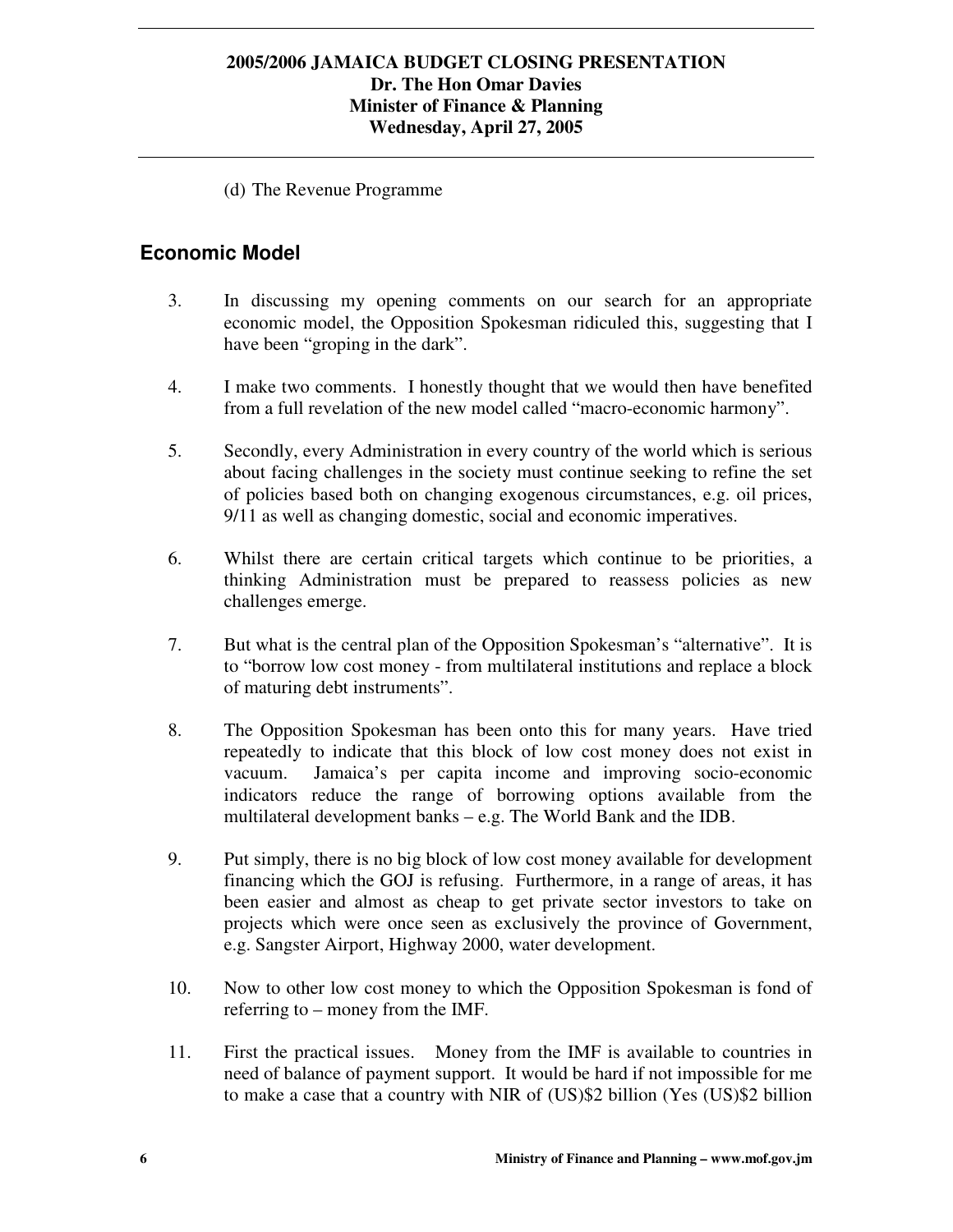as of yesterday) as well as private deposits of (US)\$1.9 billion is faced with a BoP problem.

- 12. But also do we really need to rehash the reasons this Administration decided to stop borrowing from the IMF even when there was a need for BoP support?
- 13. Is it that difficult for the Opposition Spokesman to accept that throughout the multilaterals, Jamaica stands tall. Will he not accept that we are respected for taking positions of principle and common sense which have benefited other countries?
- 14. The trauma which the country went through each quarter seeking to pass the various "tests" was unnecessary, unproductive and amounted to a misuse of the time of technicians and the political directorate.
- 15. In concluding this discussion of the economic model, could we plead for some greater accuracy in our summary judgments?
- 16. Opposition Spokesman made reference to "increased joblessness" and "deeper poverty".
- 17. He knows that the data do not support these wild assertions. The fact is that whilst unemployment is not yet where we wish it to be, the rate is down to that 11.4%. Similarly, whilst we are some way away from our desired poverty level, the fact is that the rate of poverty has been slashed in half during the tenure of this Administration.

## **Transparency/Accountability**

- 18. Let me once again state publicly, appreciation for the doggedness of Opposition Spokesman in terms of following up on issues of public concern. The fact is that although there is nothing untoward being done with Deferred Financing, we have taken steps to ensure that the process was streamlined, particularly with the introduction of the DBJ in the equation.
- 19. Let me once again remind Parliament that deferred financing was used extensively by an Administration in the 1980s, particularly by the Ministry of Construction and the Auditor General highlighted it in more than one of his Annual reports.
- 20. He noted that among the breaches committed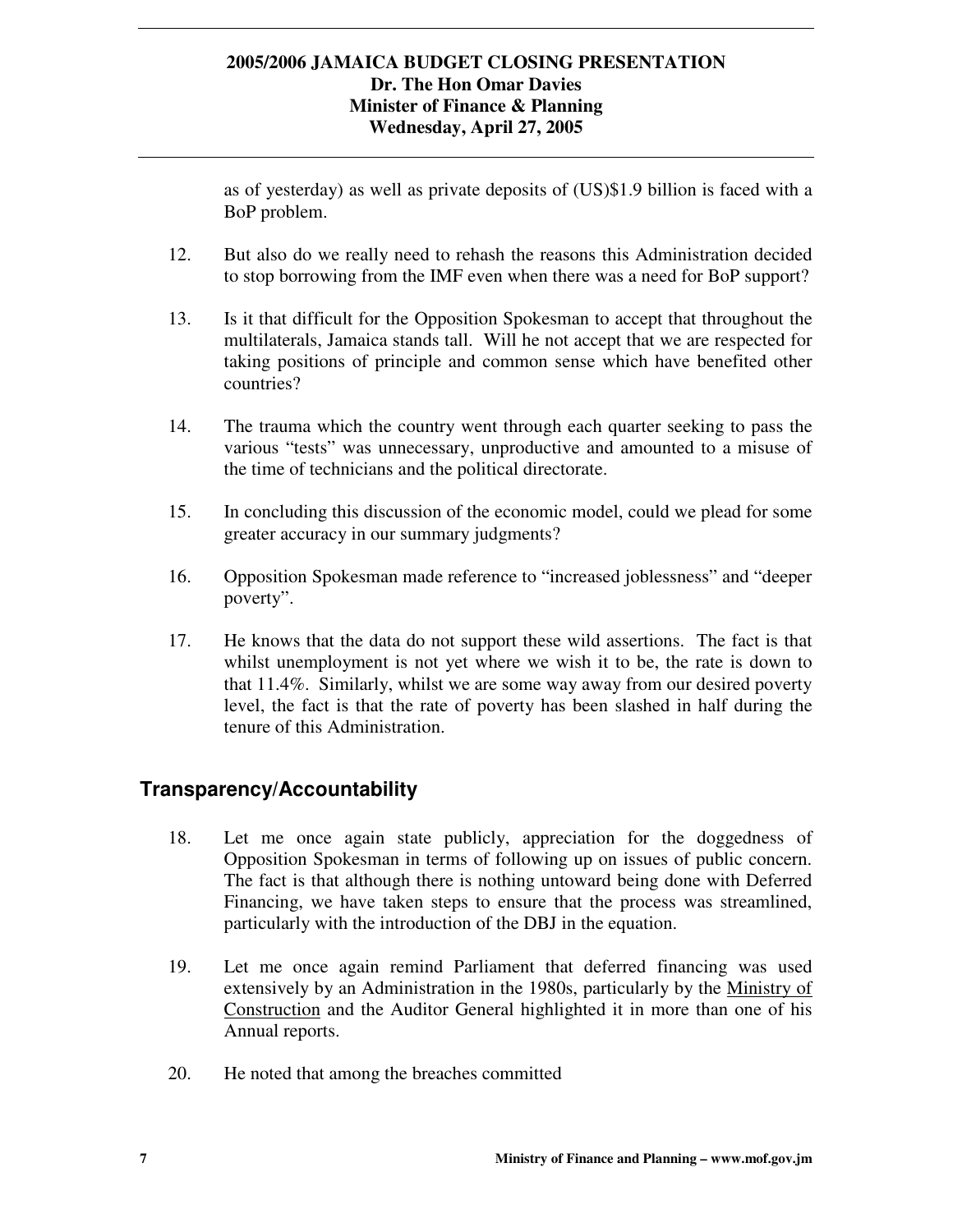- (a) instances when no authority was given by either the Minister of Finance nor Cabinet,
- (b) instances when MOF first became aware when financial institutions wrote requesting payment,
- (c) GOJ's obligation to repay was not reflected in the public debt register kept by the Accountant General,
- (d) Parliament was not advised of these transactions.
- 21. It was this Administration which amended the FAA Act to give the Minister of Finance the authority to enter into "credit" agreements, such as Deferred Financing.
- 22. We have to be careful that through the loose characterization of every point not fully understood is seen as "corruption". Whilst this may make good "copy" for the media, there are unnecessary negative repercussions. Even when question asked are answered, and allegations refuted, seldom do the media give the responses the same level of publicity as the questions. Furthermore, the impression has already been left in the minds of the public that some corrupt act has been carried out.
- 23. I turn to one of the major issues raised in this section of his speech the fact that a total of \$15.3 billion in principal payments and \$3.8 billion in interest are explicitly included in the Estimates of Expenditure to take care of projects carried out under the Deferred Financing Programme.
- 24. The clear implication of this occupying so much space in the presentation is that something untoward has been effected. Nothing could be further from the truth.
- 25. By definition the Deferred Financing Programme entails expenditure that has taken place by a private contractor and for which payments would be made by the ministries. The amounts included in the Estimates of Expenditure conform to the requirements of the FAA Act. The clear agreement is for the loan to be assumed by the GOJ on completion of the project.
- 26. Hence, the associated debt servicing costs are in the Estimates under public debt. The payment of the principal sum is charged to an appropriation for the Ministry having responsibility for the relevant project.
- 27. For example, the school building programme in Western Jamaica facilitated by Deferred Financing now appears under the Ministry of Education Capital A for a sum of \$2 billion. Based on the agreement arrived at with the Auditor General in terms of the Deferred Financing, the cost of projects is officially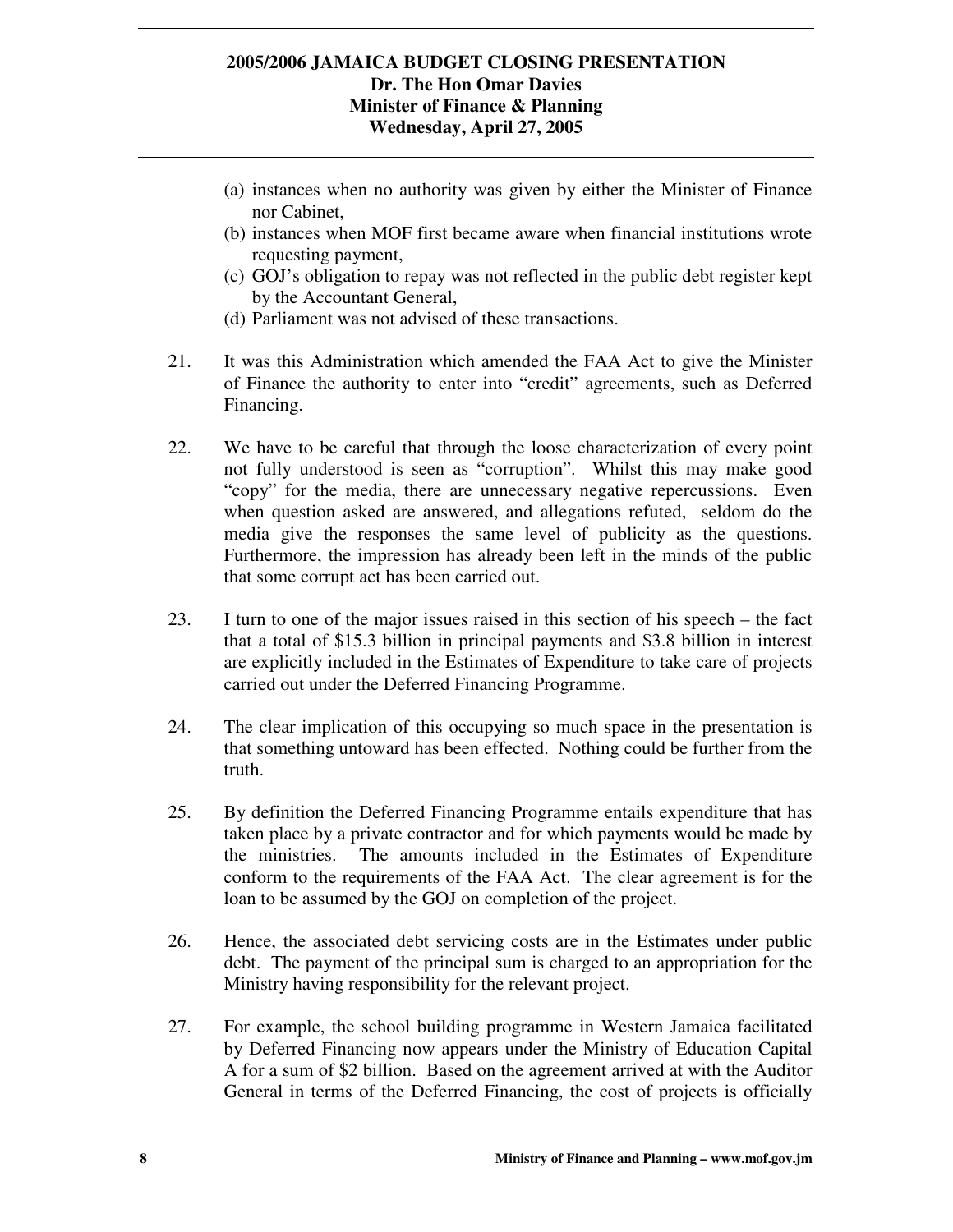brought into the expenditure accounts of the GOJ in the financial year in which ownership is formally transferred to the Government.

28. The real question which should be posed by the Opposition Spokesman is whether we obtained value for money, have the schools been properly constructed and more fundamentally, do they exist?

## **Air Jamaica**

- 29. Everyone is aware of the Government's re-assumption of total ownership of Air Jamaica just before Christmas last year. I appointed an interim board for a period of six months with the specific instruction that Cabinet should be presented with a business plan which would require a maximum of the equivalent of (US)\$30 million in annual subsidy for the airline.
- 30. The new board has been hard at work and has taken several definitive steps. The Executive Chairman has indicated to me that they have obtained advice from persons with technical expertise in the airline industry and this new business plan will be presented to Cabinet within the six month period. As soon as this is available and has been assessed by Cabinet, it will be presented publicly.
- 31. In the meanwhile, let me set about dismissing certain erroneous assertions which have been making the rounds.
- 32. To begin, there is a debate as to the total losses incurred by the airline during the period of privatization. Reference has been made to a figure of (US)\$830 million. Other references to (US)\$675 million and I have even heard a figure of (US)\$1,000 million.
- 33. As regards the actual losses incurred during privatization the figure is approximately (US)\$675 million including an unaudited figure of (US)\$98 million for 2004.
- 34. I have no idea where the (US)\$1 billion figure has come from.
- 35. As regards the figure of (US)\$830 million, the fact is that at the beginning of privatization there is an accumulated deficit of (US)\$157 million. When this is added to the losses during privatization we get the (US)\$830 million figure.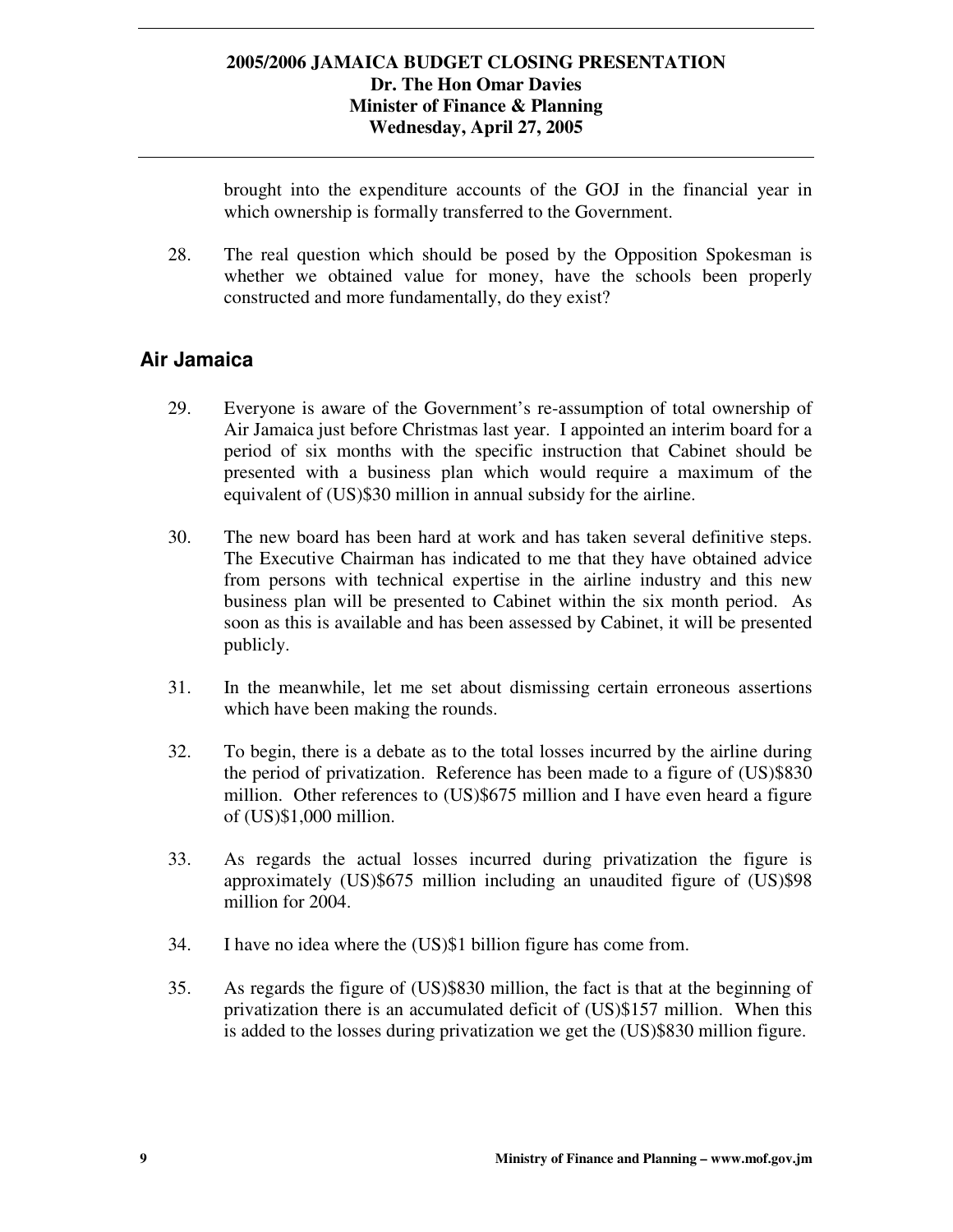- 36. It has also been banded about, even in this House, that the airline was losing over (US)\$30 million per month since the Government's re-assumption of total ownership.
- 37. I have just received the preliminary accounts for the period January to March. During that three-month period losses amount to (US)\$30 million. Contributory factors were accelerated safety checks as a result of the ruling of the JCAA, the fact that fuel prices was significantly above projected costs and additional cost related to use of charters and interrupted trips resulting from the reduced fleet size.
- 38. Again, I repeat that as soon as I have received the comprehensive report and business plan from the board and it has been presented to Cabinet, it will be made public.
- 39. More important, I wish to assure the country that although some drastic actions will have to be taken, the Administration is fully committed to maintaining our national airline within the context of a maximum subsidy of (US)\$30M per year.

## **Dyoll**

- 40. The Opposition Spokesman posed three questions with regard to Dyoll. Two of these three questions have two parts.
- 41. When was I aware of Dyoll's "failure". I am not certain what he means by "failure". I became aware of the dangerous level of exposure of Dyoll caused by problems in Cayman in February. That level of exposure raised questions about the future viability of the company.
- 42. Did I take a proposal to Cabinet for (US)\$20 million to assist the company? No. I am aware of discussions between a company which had initially expressed an interest in purchasing Dyoll and the National Insurance Fund, but these discussions fell through when the full extent of Dyoll's problem became known.
- 43. When did the FSC know of the "failure"? (Same question of "failure"). The FSC became aware in February that the information that had been provided to it by the company had been misleading in material respect. It immediately took corrective action which included regulatory direction to the company.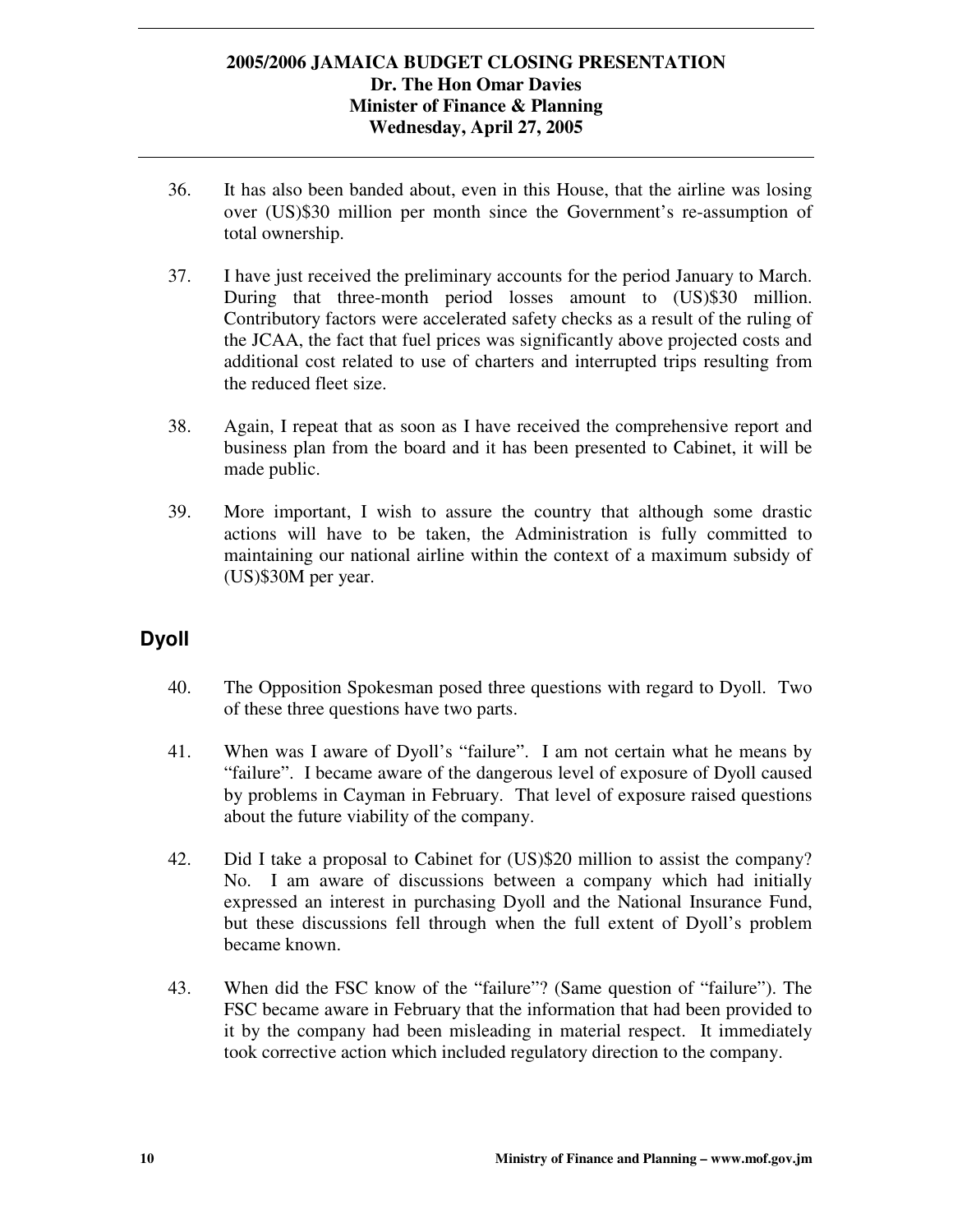44. Is the FSC conducting its own investigation into reports of illegal insider trading? Yes.

## **Expenditure Budget**

- 45. Questions were posed during the Standing Committee on the level of expenditure in response to damage brought about by Hurricane Ivan. I have tabled a Ministry Paper providing full details on this matter.
- 46. I can understand the concerns of those MPs who have constituents who suffered damage but who have not been selected to be a beneficiary. Although he did not explicitly say this, the additional \$2 million per Member of Parliament announced by the Prime Minister in his presentation yesterday, will make a big difference in an attempt to address the needs of many of those who suffered damages.

## **SLB**

- 47. The Opposition Spokesman on Finance made reference to a study by the JLP affiliate G2K which suggests that students from the poorest group received the lowest amount of students' loans, due in part to them being assessed as being unable to repay these loans.
- 48. This is not an issue over which we need to have needless controversy and to score political points. I have taken a direct interest in this matter and the SLB officials are themselves puzzled about this assertion. If there is indeed such a study, I would appreciate if it be sent to me and we will take immediate remedial action.

### **Sandals Whitehouse**

- 49. The Opposition Spokesman has raised questions about this project particularly arising from the GOJ guarantee of a CDB loan of (US)\$15 million to facilitate its implementation.
- 50. The following are basic facts about the project. The original project cost was estimated at (US)\$74 million, prior to completion of all designs. The intended debt equity ratio was approximately 50/50.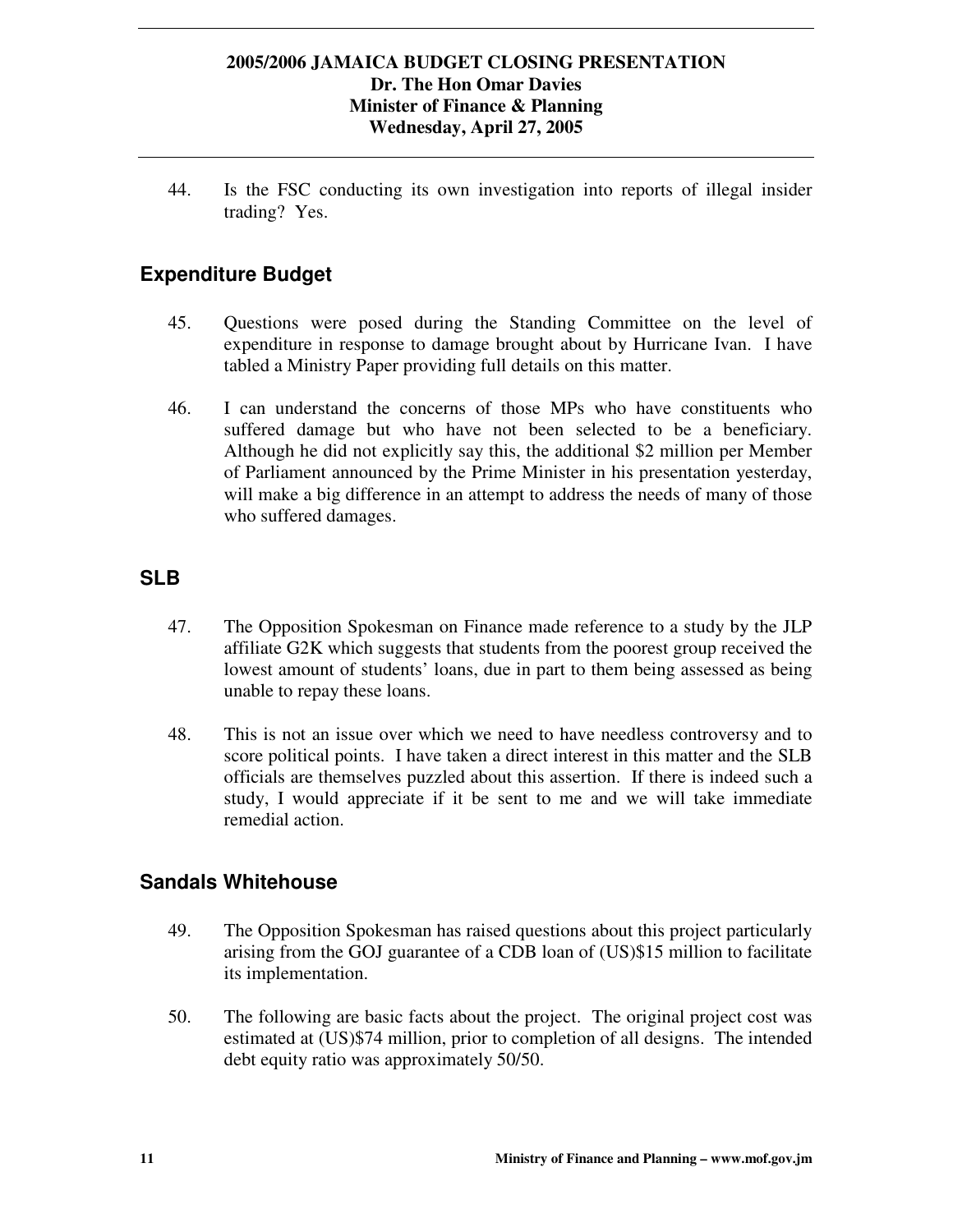- 51. The three principal investors are the UDC, the NIBJ and GORSTEW Limited, (owners of Sandals/Beaches chain).
- 52. As regards the original equity structure it was as follows: NIBJ - Ordinary Shares (US)\$8M and Preference Shares \$7M UDC - Ordinary Shares (US)\$10M GORSTEW - Ordinary Shares (US)\$8.7M Shareholders advance (US)\$5M Total (US)\$38.7M
- 53. Over time the project has changed in scope as well as the fact that it had been meant to be part of the Beaches chain (family type) but was converted to Sandals (couples only).
- 54. In January of this year, I was informed that the expenditure on the project was likely to be approximately (US)\$90M. However, the latest information which I received from the UDC indicates that total completion cost will be in the range of (US)\$ 105M.
- 55. I have asked for a complete comprehensive report indicating the rationale for the difference between original projected cost and what will be the final outturn, a difference at this stage of the order of (US)\$30M.
- 56. I have specifically asked for this sum to be disaggregated in the following manner:
	- (a) Increase due to change of scope
	- (b) Increase due to escalation in the price of materials e.g. steel
	- (c) Other factors.
- 57. I have also asked for a full listing of contractors, sub-contractors and suppliers.
- 58. As soon as I have received these reports for which I have set a deadline of May 31, 2005, I will be tabling a comprehensive Ministry Paper on the matter.

## **Revenue Programme**

59. The Opposition Spokesman on Finance has spoken about the manner in which the Administration has handled the report from the Matalon Task Force. Specifically, he has criticized me for having deviated from the report in which all variables were "hanged" together.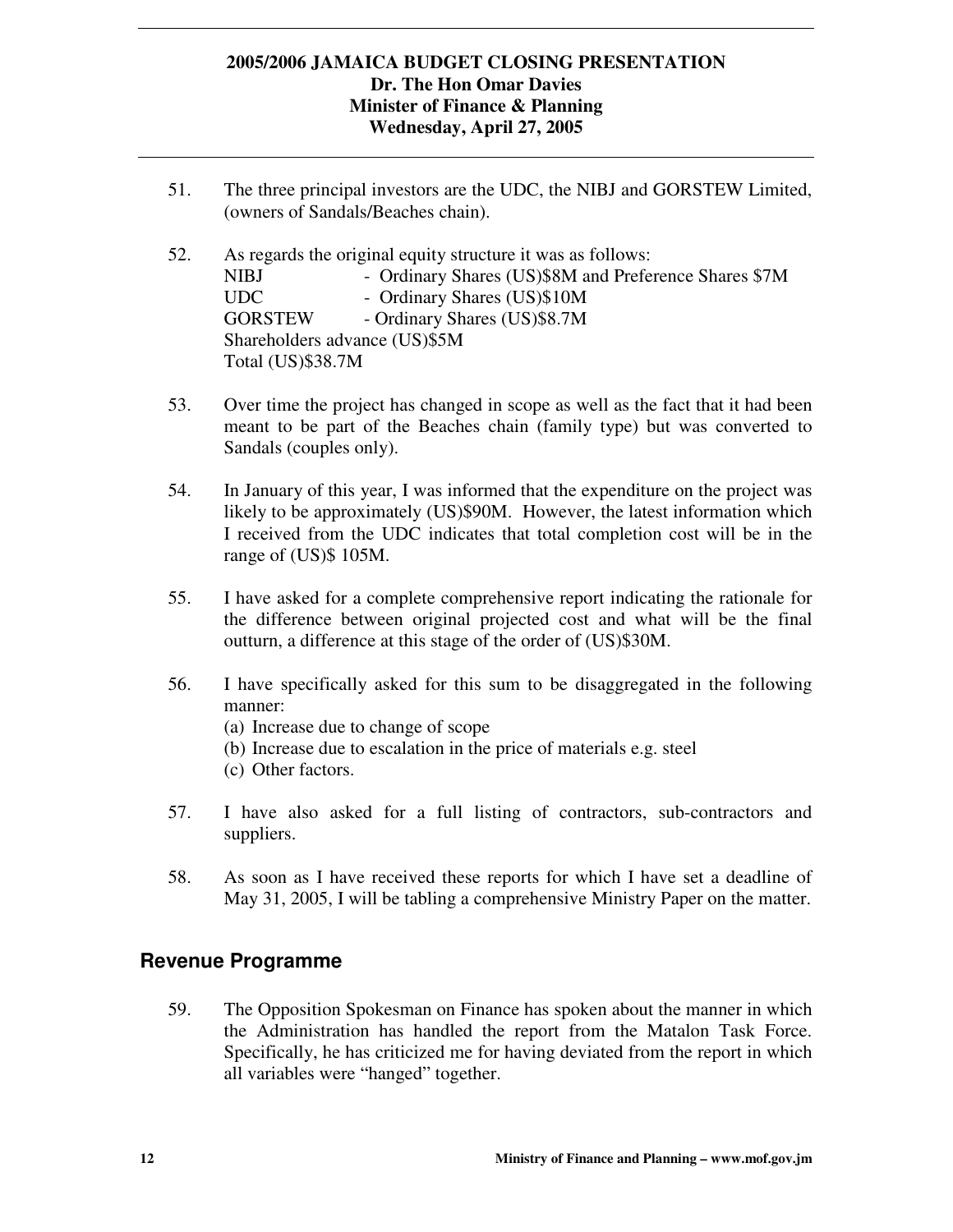- 60. Let me once again go on record as stating categorically my appreciation and that of the Administration for the work of the Committee. At the same time, it is our responsibility to determine some of the socio-economic consequences of the comprehensive reform proposals put forward.
- 61. I give two specific examples. Consider the situation of hotel workers whose relatively low pay is supported by the special gratuity scheme. The Task Force's recommendation was to raise the threshold to \$275,000 but to immediately eliminate special schemes such as that which applied to hotel workers with the objective of increased simplicity and equity.
- 62. Technically, this is an acceptable approach but there is no guarantee that hoteliers would immediately raise pay levels of their workers – waiters, housekeepers, etc simply because we had raised the threshold. This represents our reason for not accepting the recommendation in total.
- 63. Furthermore, we do not believe that the proposed social fund would have compensated for any loss of income to such workers.
- 64. Similarly, the Task Force's recommendations re the elimination of exemptions and zero-rated articles, etc in the GCT are again noble objectives in terms of improving administration and greater efficiency. However, this would have implied placing GCT on water, on electricity, and it was the Administration's view that, the implied increases in cost of living for lower income households was not acceptable.
- 65. It is for that reason that the phasing which we have proposed was developed.
- 66. I would like to use the opportunity to speak specifically to one area of change which I announced in my opening address that which applies to the tourism sector.
- 67. I have had an initial meeting with the sector and although we have not reached a definitive position I should indicate some concern about the possible repercussions to the take home pay of the lower paid workers to the proposed changes in capping the gratuity allowance.
- 68. For this reason the changes to the treatment of the sector will be postponed to July 1, during which period the tax officials will meet with the tourism interests to seek to find a resolution to the issues they have raised.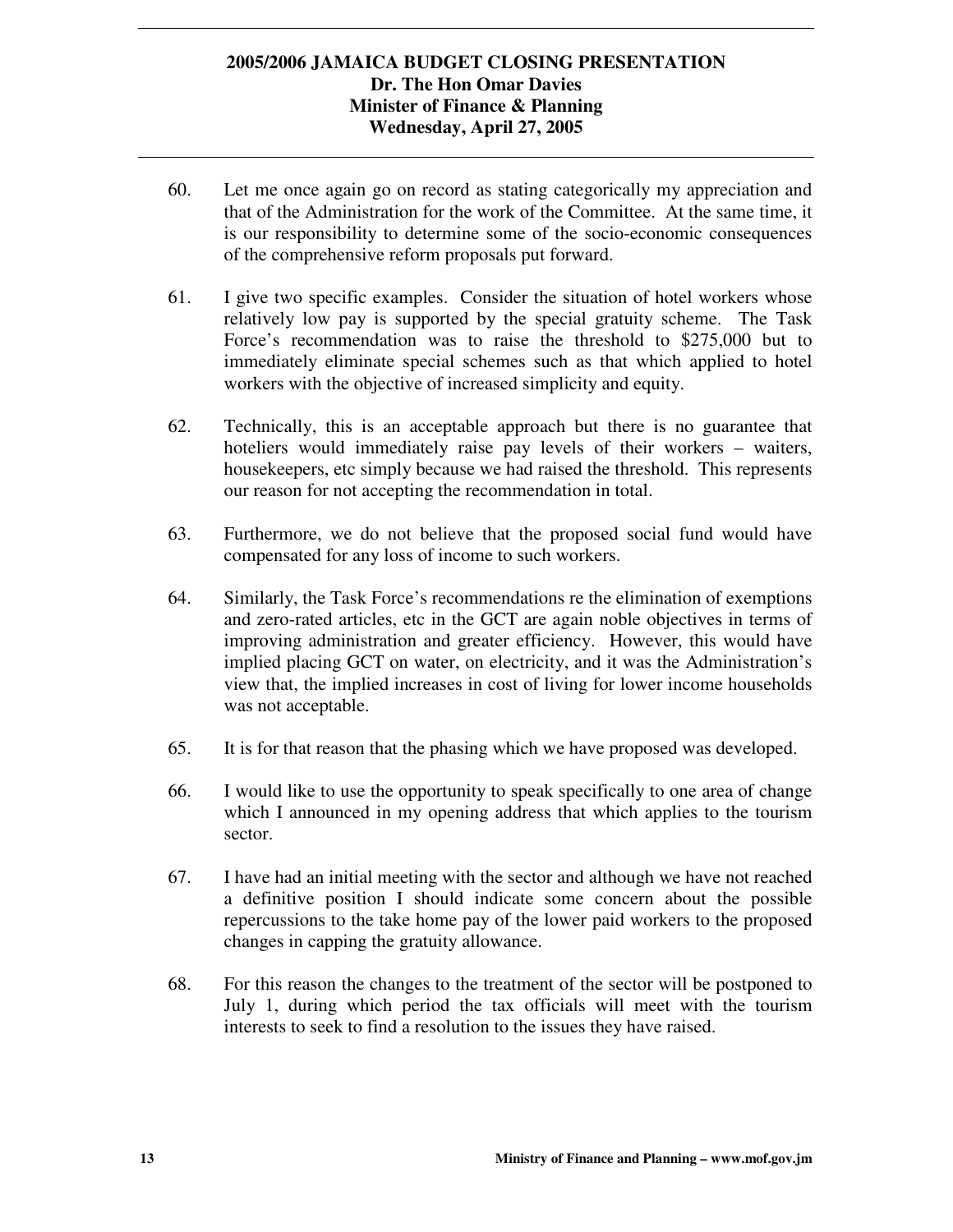# **CONCLUSION**

- 1. This Debate has been wide ranging and enlightening. There have been real insights into various issues and problems facing our society. New departures have been signaled.
- 2. Even as we debate vigorously, it is imperative that we, the sixty persons honoured by being selected to represent the population, convey to the country that whilst we may differ about approaches, we are united in terms of the fundamental objective of socio-economic upliftment of the less privileged of the society.
- 3. This Debate and the manner in which the Budget has been formulated have highlighted the Administration's determination to not only confront challenges but to innovate and to find solutions.
- 4. Despite the daunting fiscal challenges, we have crafted a Budget which includes tax reform as well as significant additional investment in the social sectors - in particular education. On the economic front, we have demonstrated the ability to withstand shocks, both natural and economic, even whilst maintaining stability in the macro indicators.
- 5. The NIR is at record level; interest rates continue to fall; the rate of inflation is declining, investment flows are at record levels and so is the confidence of consumers and investors.
- 6. Despite these gains, we still face formidable challenges, particularly in the social sectors. The task is to maintain the hard-won gains, securing the future, even whilst we take on the new challenges.
- 7. The main signal of our seriousness of the Budget is the commitment to eliminate the deficit. As I said in my Opening Presentation, this is not an esoteric and abstract objective. It has real benefits.
- 8. It is a basis in which we will bring down interest rates which will support expansion of the small and micro enterprise sectors.
- 9. It is a basis which we will reduce debt servicing costs and be able to allocate more resources on a sustained basis for the transformation of our education and training system.